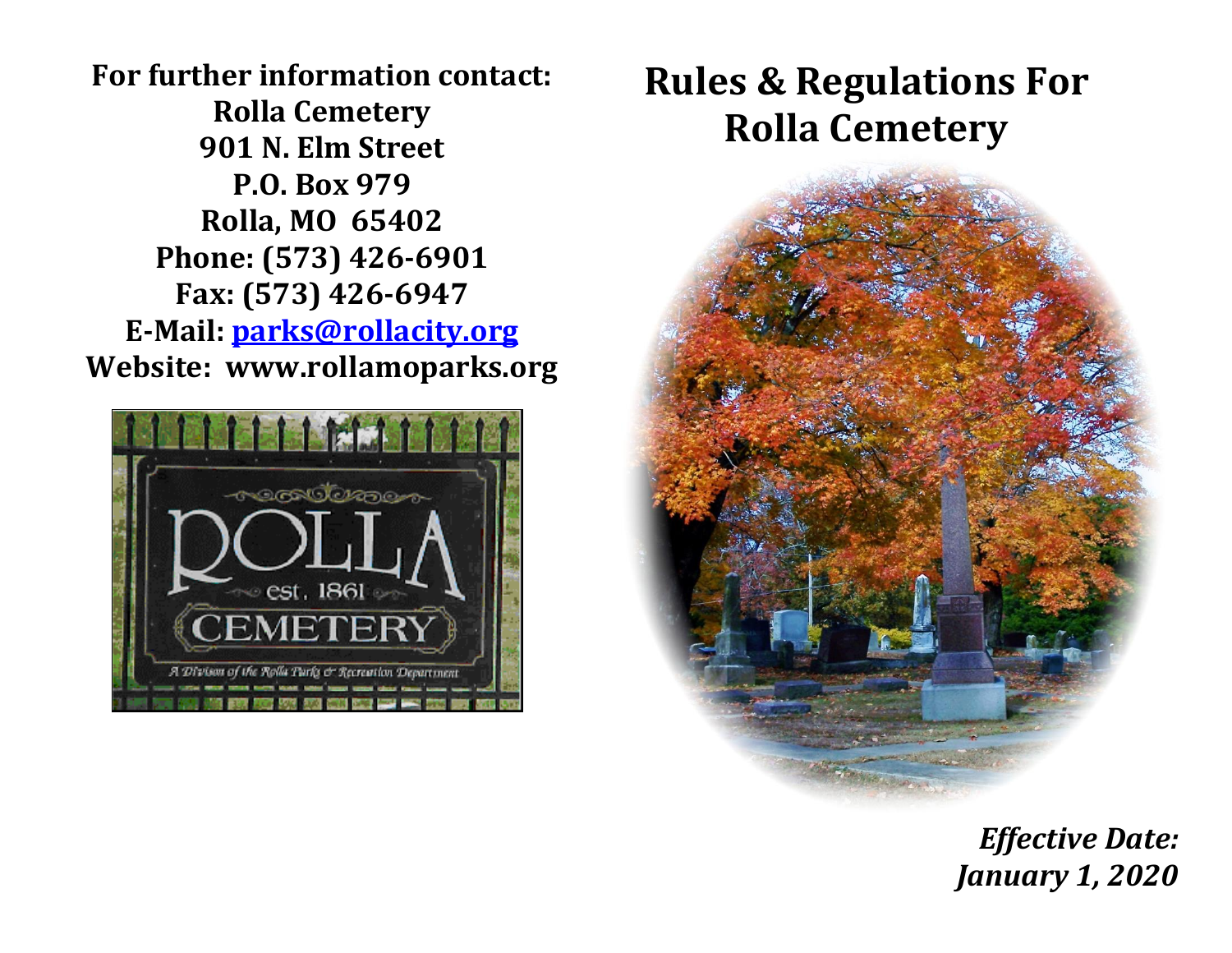### **SECTION I -- LOTS**

- A. Lots in Rolla Cemetery are conveyed by special deed for **burial purposes only**, and subject at all time to the Statutes of the State of Missouri, and all amendments thereto, now or hereafter at any time in force. Also subject to all laws, ordinances and regulations of the City of Rolla, and all municipal authorities having jurisdiction of said cemetery, now or at any time hereafter in force; and also subject to all bylaws, rules and regulations of Rolla Cemetery and all amendments thereto now or at any time hereafter in force.
- B. The City of Rolla reserves the right to sell to its lot and grave owners, any article, appliance, appurtenance, equipment, decoration, etc., used within the cemetery and in accordance with the accepted customs of burial and memorial perpetuation and maintenance.
- C. The City of Rolla reserves the right to prohibit the bringing into the grounds of all objects or articles of a nature not deemed proper, or articles of perishable nature.
- D. The City of Rolla reserves the right to do all work upon lots by its own workmen.
- E. The transfer of a lot is a privilege that may be extended in special cases. No transfer or assignment of a lot or any part of it shall be valid

unless approved and recorded by the City of Rolla and the Rolla City Clerk.

- F. All transfers must be made on approved forms and through the Parks and Recreation office and recorded in the cemetery records.
- G. No easement or right of interment is granted to any lot owner in any road, drive, alley, or walk within the cemetery, but such road, drive, alley or walk may be used as a means of access to the cemetery, to private lots, or buildings as long as the City of Rolla devotes it to that purpose.
- H. The City of Rolla reserves to itself and to those lawfully entitled thereto, a perpetual right of ingress and egress over all lots for passage to and from other lots.

#### **PERSONS PERMITTED ON LOT DUTY TO TRESPASSERS**

- I. Only the plot owner and his relatives shall be permitted on the cemetery lot. Lots are sacred and private property and must not be invaded. Any other person thereon shall be considered a trespasser, and the City of Rolla shall owe no duty to the trespasser to keep the property or the memorial thereon, in a reasonably safe condition.
- J. Rolla Cemetery perpetual care funds are deposited in an interest-bearing account, with such interest income being used solely for the continual upkeep,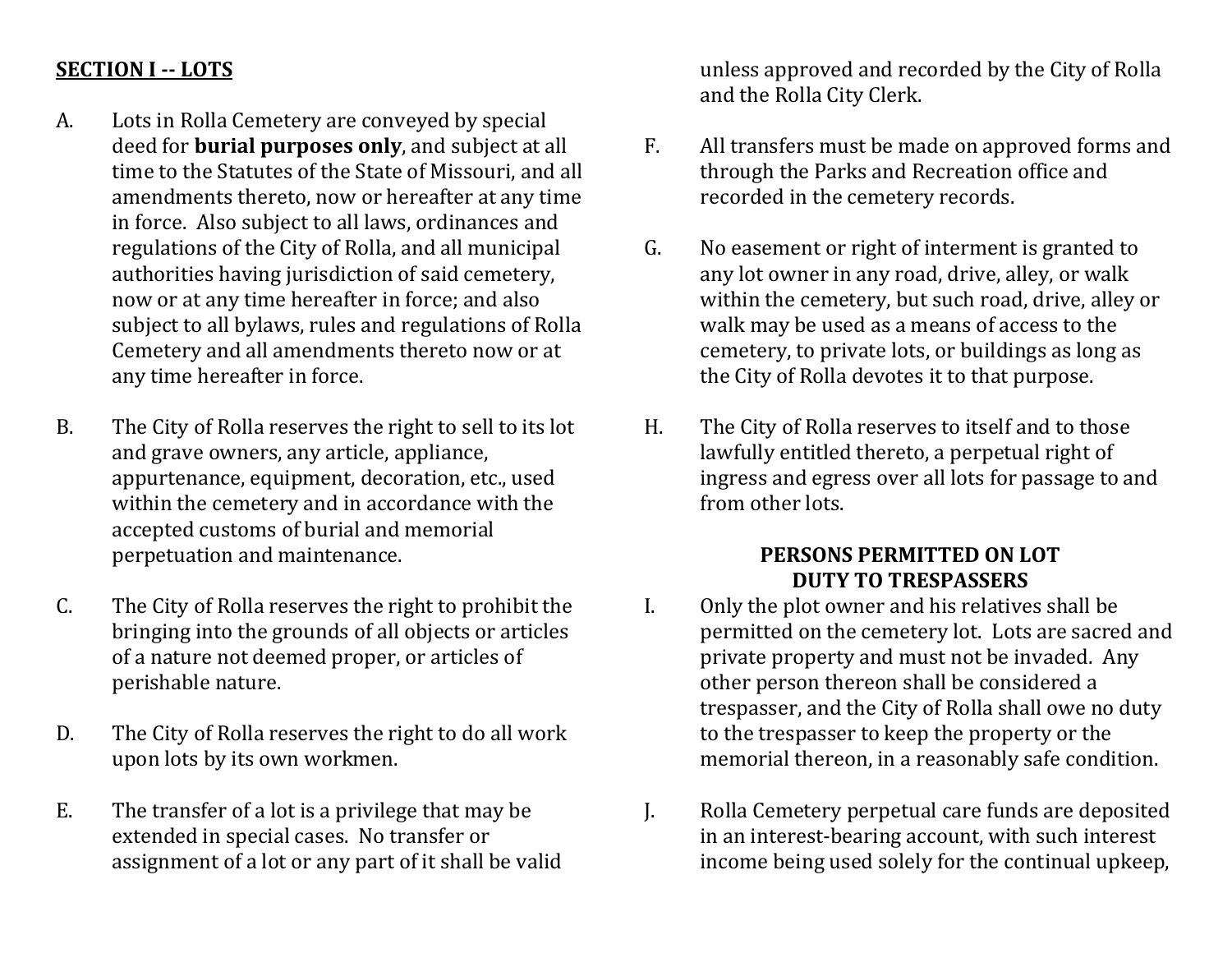care, maintenance, and beautification of the Rolla Cemetery.

K. Rolla Cemetery only maintains the grounds (grass, earth, trees and any other city-installed structure or plants).

# **SECTION II – DISCLAIMER**

- A. The City of Rolla will take reasonable precaution to protect persons properly within the cemetery, and to protect the property of lot and grave owners, properly within the cemetery, from injury, loss or damage; but it distinctly disclaims responsibility for injury, loss or damage, whether direct or collateral, from the acts of thieves, vandals, rioters, strikes, and malicious mischief-makers; from all acts of providence including wind, tornadoes, cyclones, hail, snow, frost, explosion, or lightning; and from all causes beyond its reasonable control.
- B. Persons remaining after the closing time do so at their own risk and will be subject to trespassing charges. (City of Rolla Codes Sec. 7-2 (Ord. 2217, §§ 1, 2).
- C. The City of Rolla will use reasonable care in examining trees and removing those apparently in unsound and dangerous condition or unsound and dangerous limbs and branches of trees, but it expressly disclaims responsibility for damage

either to person or property resulting from falling trees or parts of trees.

- D. The City of Rolla will not be responsible for loss or damage to any portable articles left upon any lot, grave, or other part of the cemetery.
- E. Every effort will be made to finish work ordered at the time promised for completion, but the City of Rolla will not be responsible for the completing of work of any nature whatsoever if delayed by unfavorable weather conditions, strike, riots, or other causes beyond its control.
- F. Persons within the cemetery grounds shall use only the avenues, walks, alleys, blacktop and chip & seal roads, and any person injured while walking on the grass, unless that be the only way to reach his/her plot, or while on any portion of the cemetery including avenues, walks, alleys, or roads, shall in no way hold the City of Rolla liable for any injuries sustained.

# **SECTION III -- OVERVIEW**

A. The rules herein are necessary for the protection of lot and grave owners, and for the proper conduct and good order of the cemetery. These rules and regulations may sometimes seem arbitrary but they are written for the protection of all lot owners and there are invariably excellent reasons for each.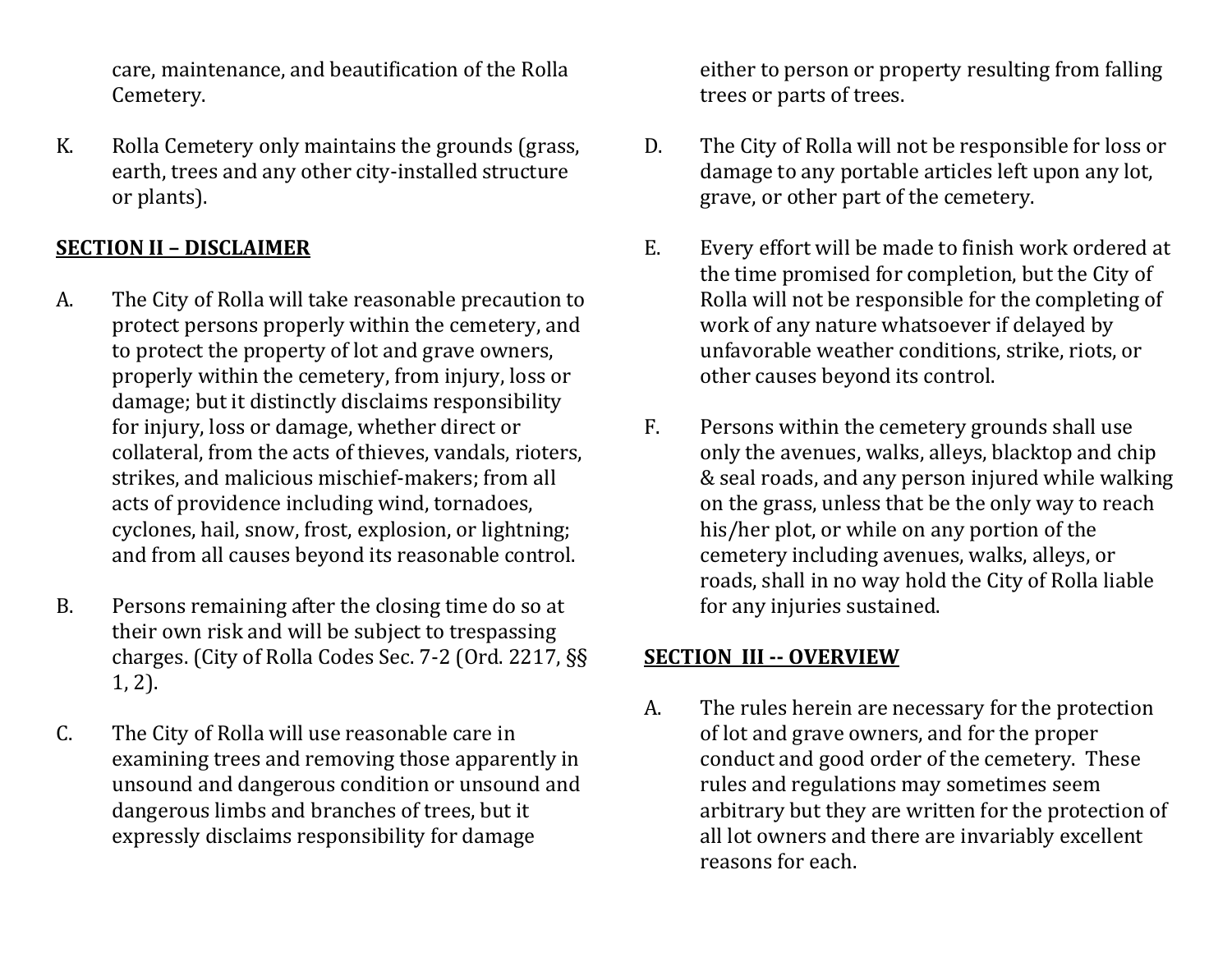- B. The management of every cemetery desires to have the finest cemetery under its charge and it constantly works toward that end. Therefore, it must view the cemetery as a whole whereas the lot owner is apt to see only his lot. The individual lot must be in harmony with the whole and it is the City of Rolla's duty to blend each lot into such a plan.
- C. Frequent management problems of concern are: who has the right of interment on a lot, who has the right to direct interments on a lot, and who has the right to sell or transfer the unused portions of a lot. Rules concerning these issues are necessary, because often lot owners give this no consideration until death occurs and a grave must be opened. To follow the normal procedures of law concerning inheritance rights after a death has occurred, is impossible because of the time element, because strip or fractional division of a cemetery lot would often make the lot unusable or undesirable, and because often it would not accomplish the desires of the purchaser. The rules herein concerning this simply carry out the wishes of the owner in nearly all cases. If a purchaser or owner has desires contrary to this portion of these rules, they need simply record them with the cemetery office. For the small percentage of lot owners within whose family there is disagreement, the rules clearly establish the rights of its various members. They allow the cemetery to inter in

spite of the disagreement, and when the rules are fairly written, they are actually doing a service for these families.

- D. It is indeed noteworthy that only a small percentage of the cemetery's lot owners will ever become too involved with these rules. For most lot owners, they simply provide protection. For the cemetery, they provide a legal basis of procedure.
- E. These rules and regulations, as well as cemetery prices, are subject to change without notice. Rolla City Council action, as recorded in their minutes, is authorized for change or amendment. Memorandums prepared and distributed by the Parks & Recreation Department to funeral homes, monument dealers, etc., concerning prices and policy, are a part of the rules and regulations of the Rolla Cemetery.
- F. The rules and regulations herein contained are effective April 1, 2009.

### **SECTION IV -- THE MANAGEMENT**

A. It shall be the duty of the Parks & Recreation Department to control and supervise all work; to plat and landscape; to purchase or contract for such work or materials as they deem necessary; to appraise from time to time all unsold lots; to expend cemetery funds as necessary; to establish rules and regulations deemed necessary; to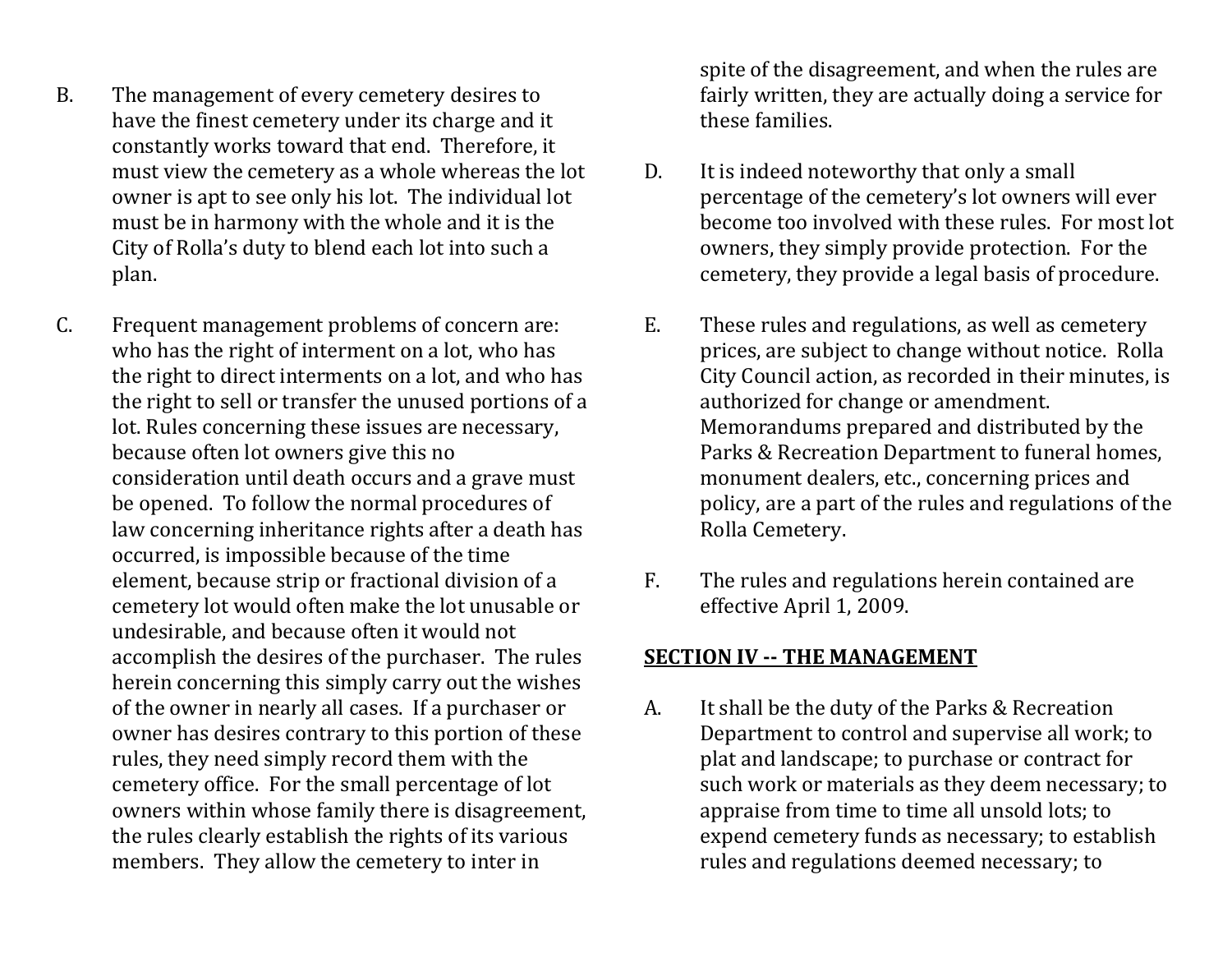properly maintain and perpetuate the cemetery in the best possible manner; and, to cause to be removed any unsightly or improper enclosure, monument and fixtures.

B. The Rolla City Council shall have the control, charge, and superintendence of the cemetery and its appurtenances.

### **LOCATION**

- C. The cemetery business office is at Rolla City Hall (901 N. Elm Street.) The cemetery's mailing address is P.O. Box 979, Rolla, MO. 65402. The phone number is (573) 426-6901.
- D. Rolla Cemetery is at the corner of Highway 72 and Rolla Street in Rolla, Missouri.
- E. The main cemetery entrance located at Elm Street and Highway 72 will remain open at all times.

### **HOURS**

F. The cemetery shop office, located in the Rolla Cemetery, is open only upon request. These requests and all correspondence will be handled at Rolla City Hall, 901 N. Elm. Office hours are Monday through Friday, 9:00 a.m. - 5:00 p.m.; except for legal holidays. For burial permit fee assessment purposes, the following hours and days are defined below.

- A **regular city weekday burial** is a burial that takes place on a regular city weekday - Monday through Friday - between the hours of 8:00 a.m. and 3:30 p.m. Any grave not closed before 3:30 p.m. will pay a burial fee determined by the Parks & Recreation Department not to exceed the maximum burial rate (holiday/holiday). If any staff members are needed to act as pallbearers an additional charge of \$75 per person will be administered.
- A **weekend burial** is a burial that takes place on a Saturday or Sunday that does not contain or is not adjacent to a legal city holiday.
- A **holiday or holiday weekend burial** is a burial that takes place on a legal city holiday or on a weekend that contains or is adjacent to a legal city holiday. The following is a list of legal city holidays:

New Year's Day Martin Luther King Day President's Day Memorial Day Independence Day Labor Day Columbus Day Veterans Day Thanksgiving Day & the Friday after Christmas Eve Christmas Day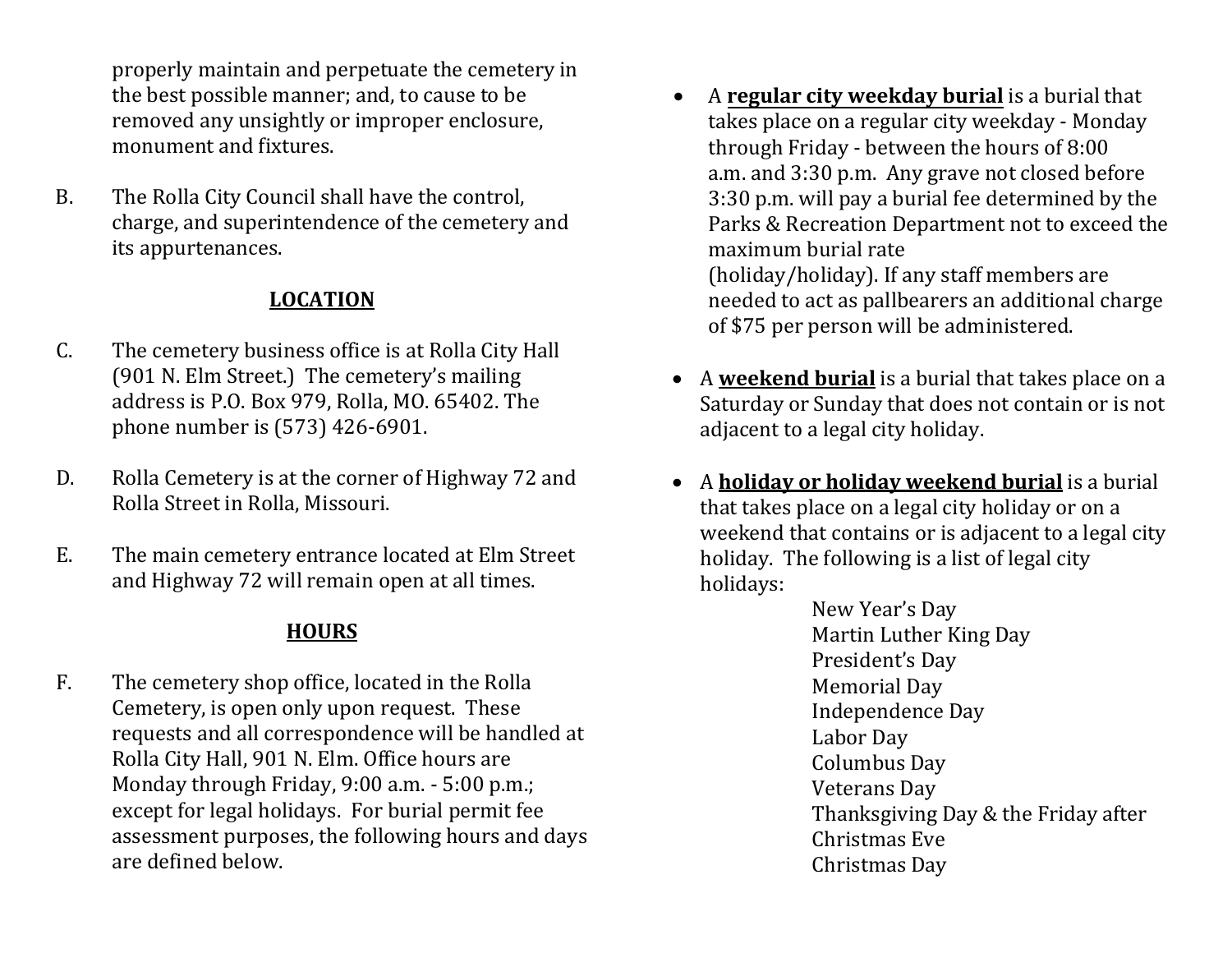- 4. No burials will be made December 24 & 25.
- G. The cemetery is open to the public from 7:00 a.m. to dusk. Anyone who enters the cemetery after dusk without written permission from the Parks & Recreation Department will be subject to trespassing charges. (City of Rolla Codes Sec. 7-2 (Ord. 2217, §§ 1, 2)

### **SECTION V -- GENERAL REGULATIONS**

- A. The certificate of ownership, rules and regulations, and any amendments thereto shall be the sole agreement between the City of Rolla and the lot owner. A verbal statement of any sales agent or employee shall in no way bind the City of Rolla to that verbal statement.
- B. Rolla Cemetery is non-sectarian and is maintained for every race, creed or color.
- C. The Parks & Recreation Department is responsible for the development, good order and conduct of the cemetery. The Parks & Recreation Department may take such action as it may deem to be necessary to protect the property of lot and grave owners, or to preserve peace and good order and for the safety of all persons within the cemetery.
- D. The City of Rolla shall always have supervision and control of all persons in the cemetery, including

the conduct of funerals, traffic, employees, visitors, lot and grave owners, employees or workers to whom the privilege has been extended of conducting work on the ground, and all other persons within the grounds.

- E. The City of Rolla reserves to itself the right to alter or change any walk, entrance, fence, drive, street, alley, grade, drain, lake, or unsold vacant lot.
- F. If anything is placed on or in any lot or grave deemed offensive, improper, injurious, or unsuitable, or not in keeping with the rules of the City of Rolla, it will be removed without notice and the City of Rolla assumes no responsibility for the return of such articles.
- G. Special cases may arise in which the literal enforcement of a rule may impose unnecessary hardships. The City of Rolla, therefore, reserves to itself the right, without notice, to temporarily suspend or modify any rule or regulation, and such temporary suspension or modification shall not be construed as effecting the general application or enforcement of such rule.
- H. It is the duty of each lot owner to notify the Parks & Recreation Department of any change in address. Notice sent to a lot or grave owner at the last address on file in the cemetery will be considered sufficient and proper legal notification. (See Section III. - Paragraph C.)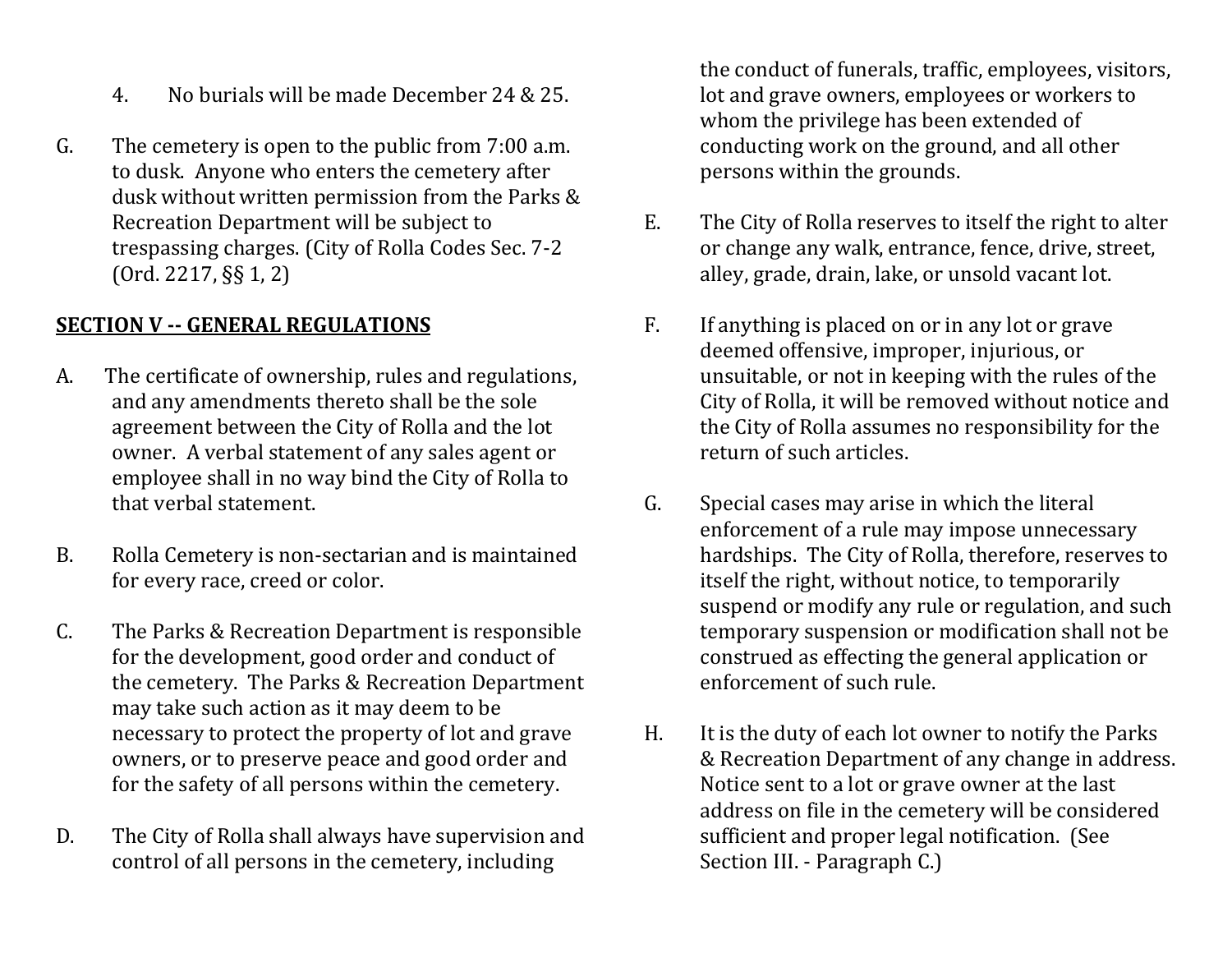# **SECTION VI -- THE RIGHT OF INTERMENT, OR DIRECTION, SALE OR TRANSFER**

- A. Normally there is no problem when the owner is living or is to be interred. When the owner is deceased, however, it becomes important who has the right of interment, the right of designation, and the right to sell or transfer the unused portions of the lot. The most difficult problems arise in the cases of remarriage or a surviving spouse when there is discord between the second spouse and children by the first marriage, or when two or more of the most direct heirs (with equal kinship) want to use the remaining spaces for their burial and for members of their family. To avoid being a party to family feuds, we herein set out who will be recognized as having the right of interment, the right to direct interments, and the right to sell or transfer unused graves on a family lot.
- B. The cemetery will assume, at all times, that the lot owner (or owners) acquired the lot for interment of himself and members of his family unless he has otherwise stipulated by "Will," by "Notarized Affidavit," or by indicating "Exceptions in the Deed." The cemetery will also assume that it is proper for a husband and wife to be buried on the same lot should this be the desire of the survivor, so that the surviving husband or wife of any individual interred on a lot has the right of interment if space is available, whether the

survivor is a direct heir or an in-law. Unless this office is legally directed to act otherwise by an owner or owners or by the legal heirs or personal representative of any owner or owners after death, the cemetery will allow interments at the request of any interested person or any funeral home in accordance with the foregoing and the following rules and regulations.

#### C. **RIGHTS OF OWNER AND SPOUSE**: All plots

conveyed to an individual are presumed to be the sole and separate property of the owner named in the instrument of conveyance and the owner shall have the first right of interment, he shall have the right of direction for relatives or friends, and he shall have the right of sale or transfer, except that the spouse of an owner of any plot containing more than one interment space has a vested right of interment of his (or her) remains in the plot, and any person thereafter becoming the spouse of the owner has a vested right of interment of his (her) remains in the plot if more than one interment space is unoccupied at the time the person becomes the spouse of the owner, and no conveyance or other action of the owner without the written consent or joiner of the spouse of the owner divests the spouse of a vested right of interment; provided, however, that a final decree of divorce between owner and spouse terminates the vested right of interment of said spouse unless otherwise provided in the decree, but the cemetery is obligated to reserve graves for those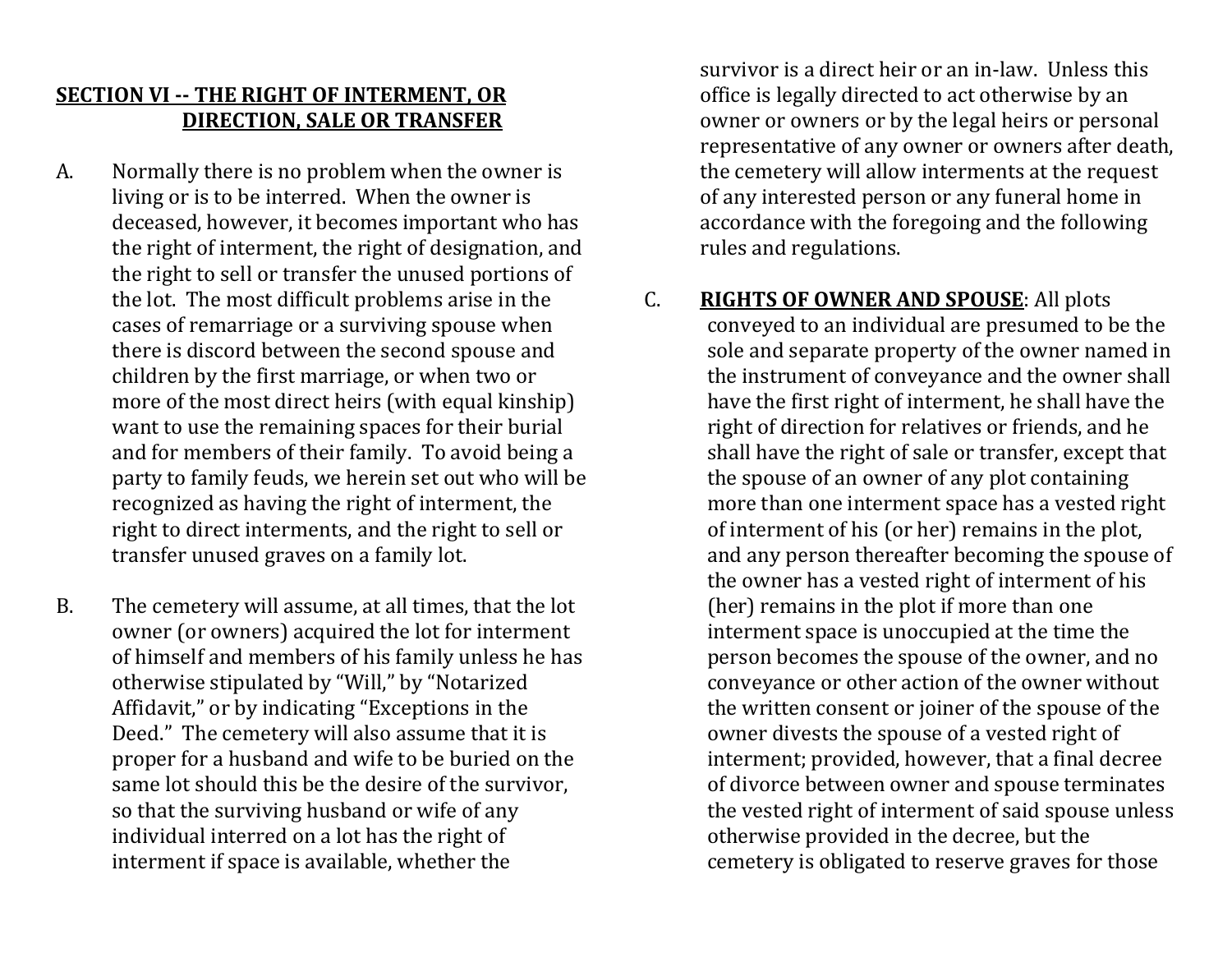parties with a vested right of interment only when notified by a notarized affidavit signed by the party with the vested right which affidavit shall state the kinship and the space desired.

- D. **RIGHTS OF SURVIVING SPOUSE**: After interment of the owner, the surviving husband or wife shall have the first right of interment, the right of direction and the right to sell or transfer unused grave spaces; provided, however, that when there are surviving children of the owner by a previous marriage, the surviving husband or wife shall only have the first right interment, and all surviving children of the owner will equally control all other unused graves in accordance with Section III. - Paragraph E.
- E. **RIGHTS OF DIRECT CHILDREN ON DEATH OF OWNER AND SPOUSE**: After the interment of an owner and spouse, the direct children of the owner shall have the right of interment, the right of direction for members of their family, and when unanimously approved by all, the right to sell or transfer; and interment requests from any direct child, or for any direct child, will be honored in the order received until all grave spaces have been used, except that, a second wife or husband of the original owner or the surviving wife or husband of any direct child (or in-law) interred on the lot may designate one vacant grave space to be reserved for herself (or himself), but the responsibility for so designating a grave rests with the individual,

and failure to do so divests the surviving wife or husband of this privilege if grave spaces are no longer available.

F. When more than one of the nearest living direct heirs (of equal kinship) make requests for the reservation of the same grave space or grave spaces, the order of need (or death) establishes which party or parties will use the reserved grave space or spaces, and a surviving wife or husband has a first right if space is available although it is reserved for other individuals.

# G. **JOINT TENANTS - RIGHTS OF INTERMENT AND**

**DESCENT**: In a conveyance for two or more people as joint tenants, the owners may individually direct burials for relatives or friends if spaces are available in excess of the number needed to accommodate all owners and their spouses who have a vested right of interment. The cemetery has the right to recognize the order of any owner. Any owner may be interred without the consent of the surviving owner or owners and the husband or wife of an owner may be interred without the consent of the surviving owner or owners. Upon the death of a joint tenant, all rights are immediately vested in the surviving owner or owners, subject to the vested right of interment of the remains of the deceased joint tenant and his/her husband or wife.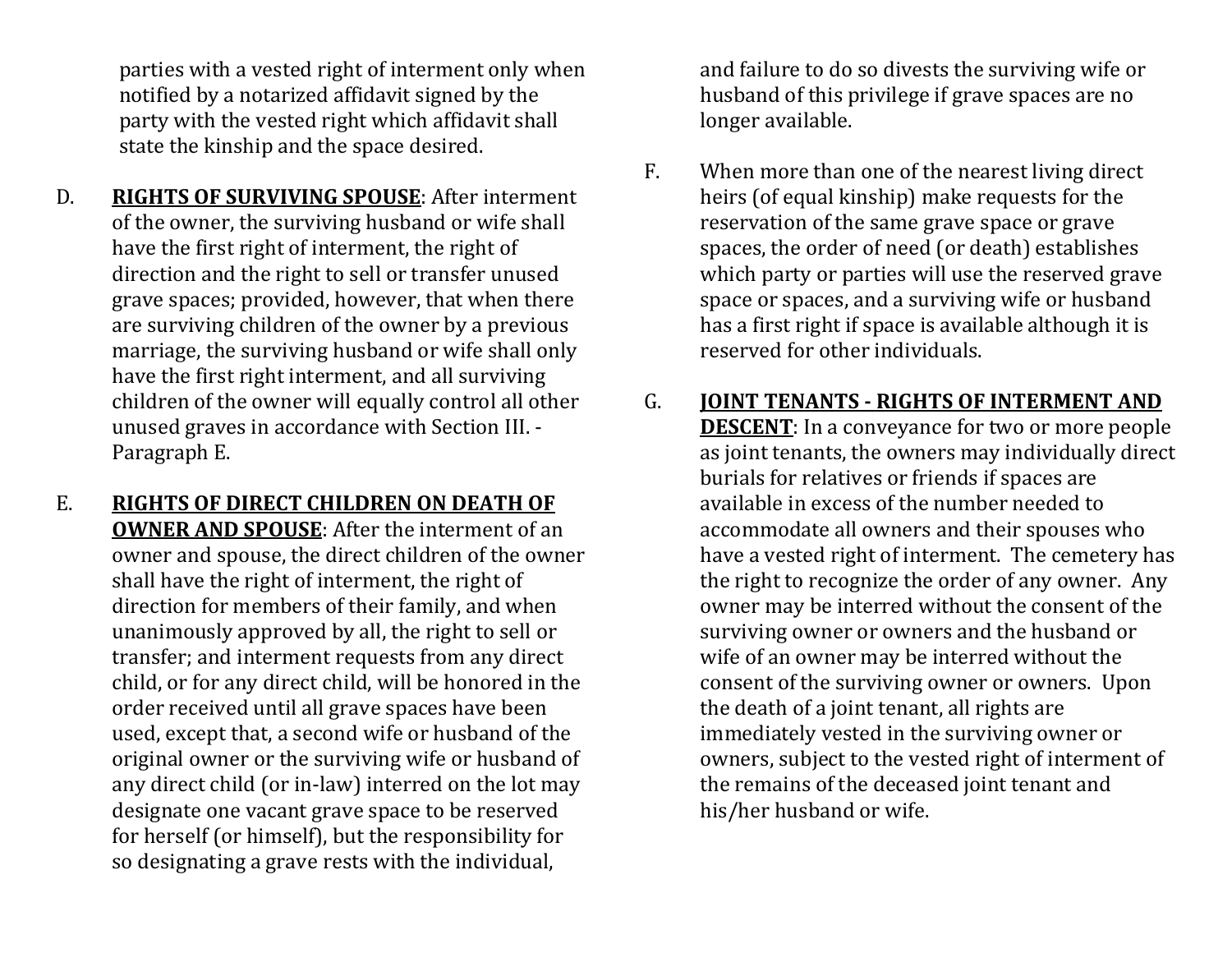- H. **ORDER OF SUCCESSION**: Upon the death and interment of joint tenants or owner and spouse, the nearest living kin shall have the right of interment, the right of direction for members of their family, and when acting jointly, the right to sell or transfer. The nearest living kin in different situations may be parents, brothers, and (or) sisters, nieces and (or) nephews, grandchildren, great-grandchildren, etc. Any party making a request with our office may be asked to sign a notarized affidavit indicating that he or she is the nearest living kin, or one of the nearest living kin. The policy as outlined for "direct children" in Rule IV – Paragraph E also applies for direct heir (or the husband or wife of a direct heir) is interred, this automatically gives the cemetery City of Rolla approval for the interment of the surviving husband or wife, and that this is a first right if the cemetery City of Rolla is properly notified by the survivor that this is his or her desire.
- I. **DEVISE BY LAST WILL AND TESTAMENT**: A lot owner not having direct heirs may dispose of his or her lot or lots in their Last Will and Testament and specify who may be interred therein or who shall receive the title thereto. The legal document stating this, however, must be on file in our office before being valid and binding upon the Rolla Cemetery.
- J. **RIGHT OF INTERMENT, DIRECTION OR SALE BY AGREEMENT OF HEIRS**: The most direct heirs of

a deceased owner may, by a properly executed legal agreement, state who among them shall have the right of interment, direction, and of sale or transfer, which agreement must bear the signature of all the most direct heirs of equal kinship, and which must be recorded in the office of the cemetery before being valid. When there are several owners of a lot, they may designate one or more persons to represent the plot by filing a written notice of designation with the cemetery office which notice must bear the signatures of all owners. In the absence of a properly executed notice, the cemetery is not liable to any owner for interring or permitting an interment in the plot in accordance with these rules.

K. **AFFIDAVITS**: An affidavit properly executed shall remain in force unless a subsequent affidavit is submitted to the cemetery office that must bear the signatures of all the living parties that properly signed and executed the first affidavit. An affidavit by a person having knowledge of the facts setting forth the fact of the death of the owner and the name of the person or persons entitled to the use of the plot, authorization for the cemetery to permit the use of the unoccupied portions of the plot by the persons entitled to the use of it. An affidavit by any person having knowledge of the facts setting forth the fact of the death of one joint tenant and establishing the identity of the surviving joint tenants named in the deed to any plot when filed with the cemetery, is complete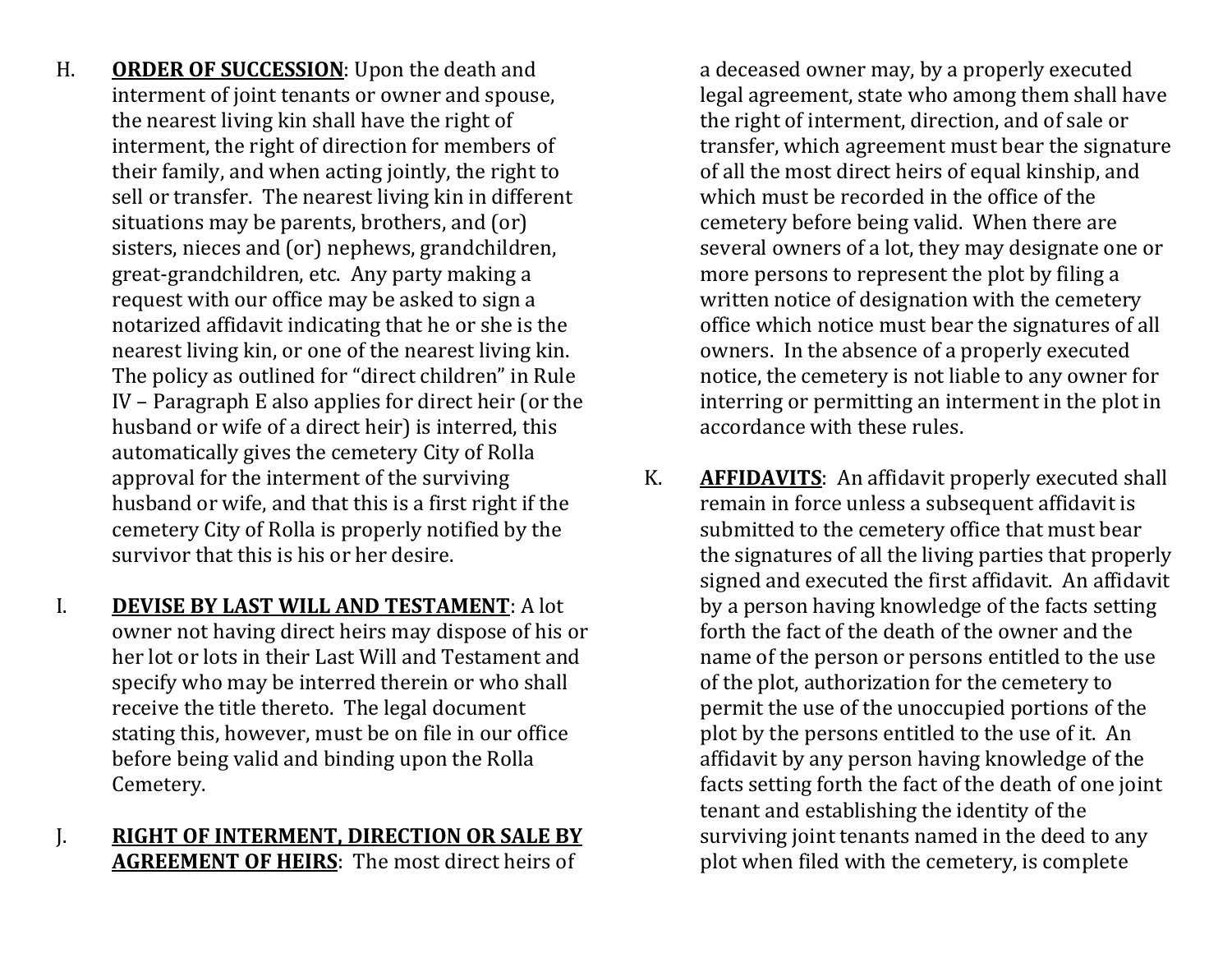authorization for the cemetery to permit the use of the unoccupied portion of the plot in accordance with these rules.

L. **VESTED RIGHT OF INTERMENT**: A "vested right" or "first right" of interment may be waived. A "vested right" or "first right" of interment is terminated upon the interment elsewhere of the remains of the person in whom vested. No vested right of interment gives to any person the right to have his/her remains interred in any interment space in which the remains of any deceased person have been interred, not does it give any person the right to have the remains of more than one deceased person interred in a single interment space in violation of these rules and regulations.

### **SECTION V -- INTERMENTS OR REMOVALS**

#### **INTERMENTS**

- A. All interments must be made in sectional concrete crypts or vaults of concrete or metal.
- B. All cremains must be placed in a nonbiodegradable container (i.e. – plastic), a cremation vault or urn and interred, not scattered.
- C. All interments shall be made at such depth as to allow approximately two feet of earth cover.
- D. When instructions for opening a grave are indefinite, or, for any reason, the grave cannot be

opened in the location specified, the Parks & Recreation Department may order it opened at such location in the lot as may seem best, under the circumstances. The management will not be responsible for any mistakes occurring in orders for the opening of a grave or, similar work, unless order is made in writing over the signature of the lot owner.

- E. The management will not be responsible for any mistakes occurring where orders are given by telephone. In the absence of contrary instructions to the cemetery, it is understood that funeral directors are acting in the capacity of agents for the lot owner and with full authority in placing orders with the management for interments.
- F. An additional charge may be made in special or unusual cases. Any grave not closed before 3:30 p.m. will pay a burial fee determined by the Parks & Recreation Director not to exceed the maximum burial rate (holiday/holiday). If any staff member is needed to act as pallbearer, an additional charge of \$75 per person will be administered.
- G. The funeral home or individual in charge of the funeral will schedule a time for the grave side service to begin. A fee will be charged for every 30 minutes past the declared time and this payment will be the responsibility of the funeral home or individual in charge of the funeral. The charged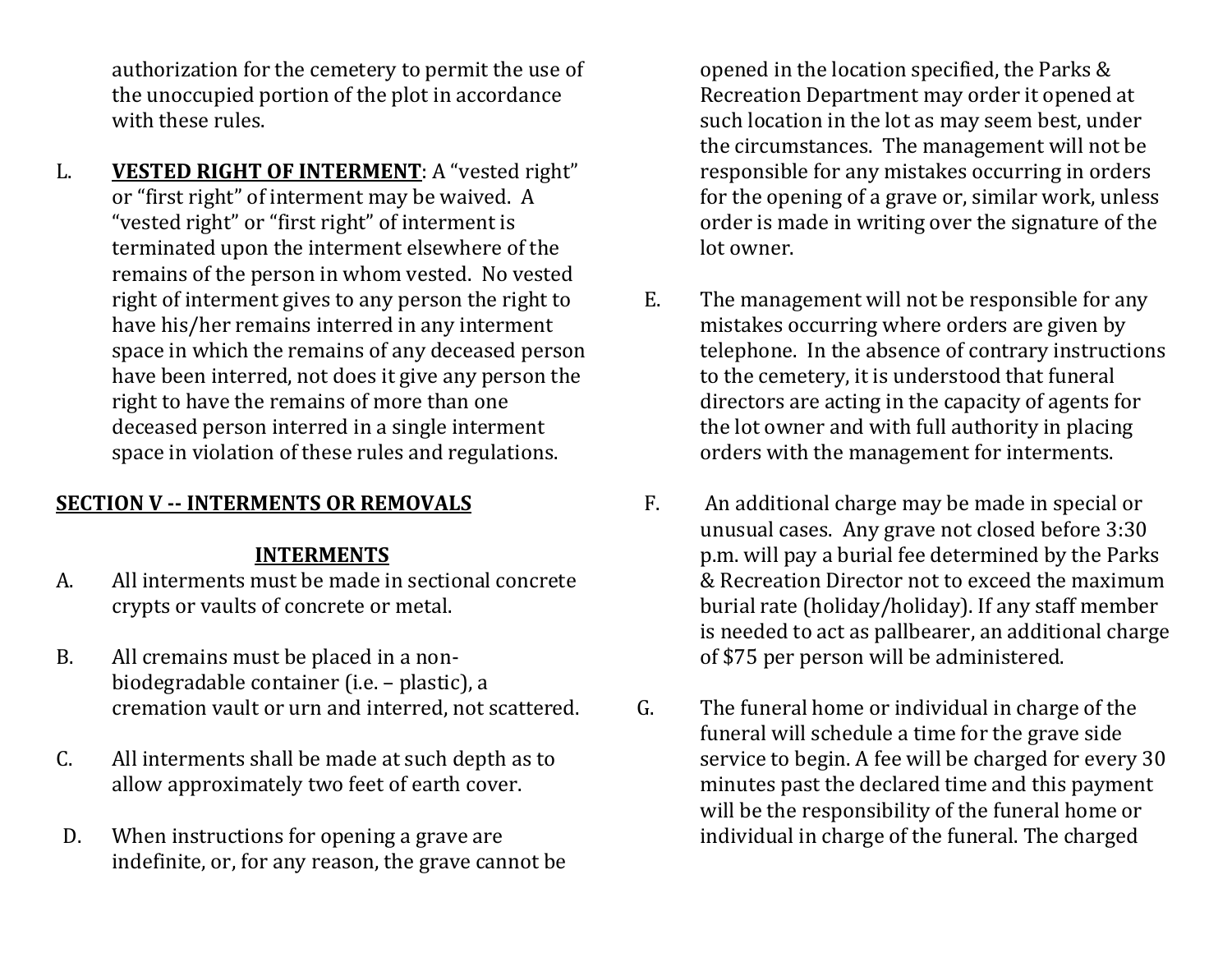time must be approved by the Parks & Recreation Director.

- H. The management, upon request, may allow the burial of cremated remains in the same grave with another body. Only two cremains are allowed on a full burial lot if so desired. However, only one marker per grave is allowed (See Section VI).
- I. Interments in crypts of mausoleums must be made in hermetically sealed cases; to facilitate the burial a licensed and bonded private agency shall be retained to open the mausoleum for the burial. At the end of the burial the same agency shall close and seal the mausoleum. In a lot where a mausoleum is erected, no burial outside the mausoleum will be permitted.
- J. No interment of any body, other than the remains of a human, will be permitted.
- K. **ADVANCE NOTICE OF INTERMENT OR DISINTERMENT**: The management reserves the right to insist upon at least forty-eight (48) hour advance notice before any cremation or interment will be permitted, and in the event that a weekend or holiday intervenes between the date of application for service and the date of interment or cremation, to require at least sixty (60) hour advance notice. A minimum three (3) days notice shall be given the Parks & Recreation Department prior to any disinterment or removal. In addition

to the foregoing notices, all service and/or other charges incurred or to be incurred thereby shall be paid at least three (3) days in advance. The Parks & Recreation Department may refuse such services for any violation of this rule.

L. **CORRECTION OF INTERMENT ERRORS**: In the event of errors related to the improper placement of the remains of any person, the City of Rolla reserves, and shall have the right to remove and re-inter the remains in such other property of equal value and similar location as may be substituted and conveyed in lieu of the mistaken property.

### M. **SELECTION OF INTERMENT SPACE BY CITY OF ROLLA UPON OWNER'S FAILURE:** When instructions from the plot owner regarding the location of an interment space in a plot cannot be obtained, or are indefinite, or when for any reason the interment space cannot be opened where specified, the City of Rolla may, in its discretion, open it in such location in the plot as it deems best and proper, so as not to delay the funeral; and the City of Rolla shall not be liable in damages for any error so made.

N. **INTERMENT IN LOT FOR REMUNERATION FORBIDDEN**: Lot owners shall not allow any interment to be made in their lots for remuneration, and no lot holder will be permitted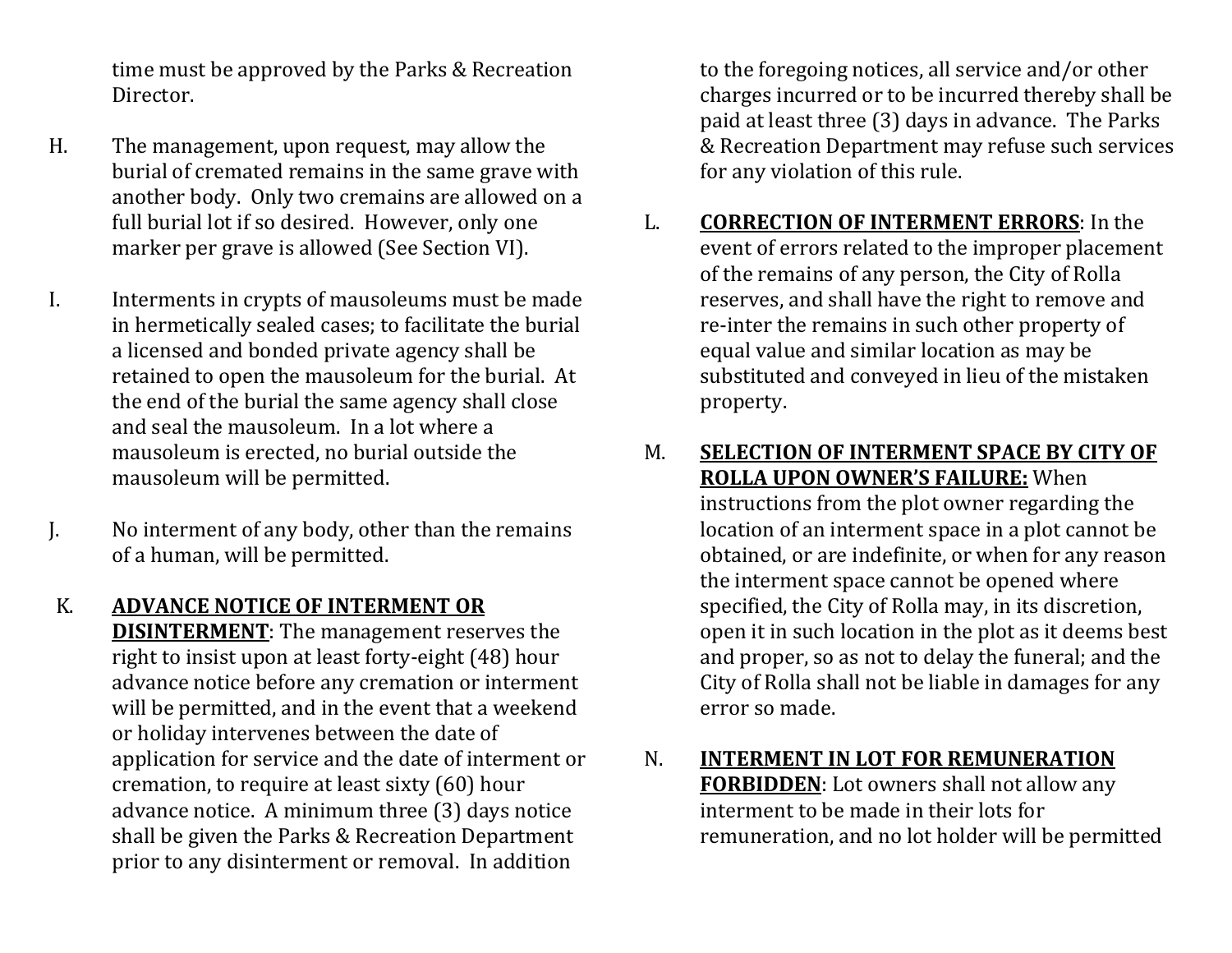to demand or receive any compensation for interment in his or her lot.

- O. The management will be in no way responsible for damage or delay in making interment where satisfactory proof of heirship has not been established.
- P. **CASKET OPENING AFTER FUNERAL**: Once a funeral service is completed and the casket is placed on the lowering device, the Parks & Recreation Department reserves the right to refuse permission to anyone to open the casket or to touch the body without the consent of a legal family member of the deceased or the funeral director.

### **REMOVALS**

- Q. No disinterment will be allowed without written permission from the Parks & Recreation Director, and then only upon signature(s) of the next of kin of the person whose body is to be removed.
- R. Disinterment or removal may be allowed with the filing with the Parks & Recreation Department of a sworn affidavit(s) by the next of kin of the decedent whose body is to be removed setting forth the kinship of the affiant and the desire of said affiant to disinter or remove the body of the deceased.
- S. The removal, by the heirs, of the bodies of their deceased relatives for profit to themselves or change in the expressed or implied wish of their deceased kin, is repugnant to the ordinary sense of decency and is absolutely forbidden.
- T. The City of Rolla will exercise the utmost care in making a removal but assumes no liability for damage to any burial case of any nature whatsoever in making the removal.
- U. A body removed from the cemetery may require a permit from the Health Department.

# **SECTION VI – MONUMENTS**

- A. Rolla Cemetery specifically does not maintain monuments of any type. Monuments belong to the individual.
- B. Monuments must be in alignment at the foot or head of previously placed monuments on the lot. Only one marker or monument will be allowed per grave. The only exception is a family marker may be installed in accordance with the rules on an eight grave lot owned by one individual.
- C. Placement of monuments must be approved by the management. Placement of said monument will only be done by bonded and insured personnel of an approved private monument company. The Parks & Recreation Director reserves the right to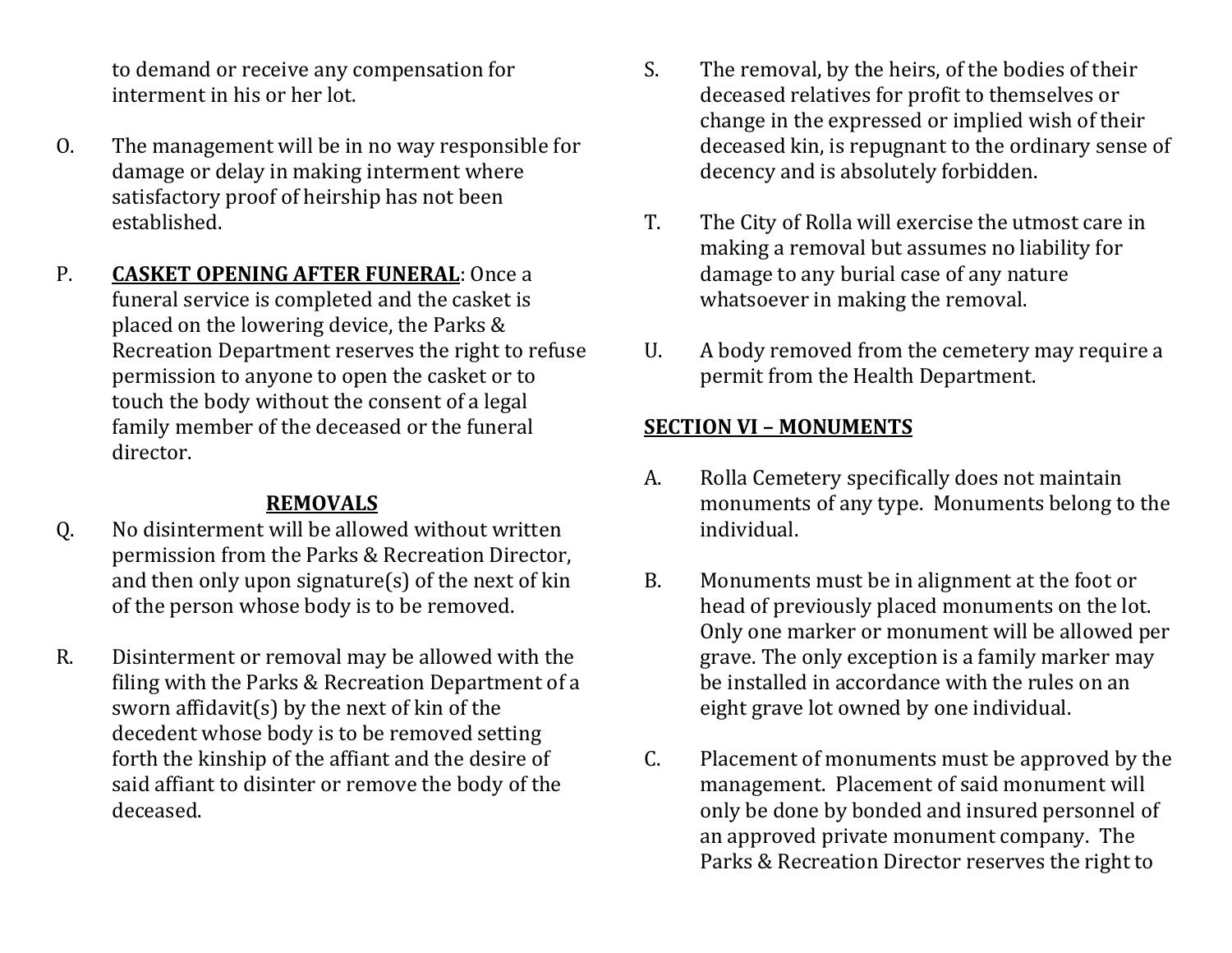stop any work it deems unsafe or improper. Any monument placed in the Rolla Cemetery shall have a concrete footing at least 2 feet in depth and the concrete pad placed beneath the monument shall be at least 6 inches wider than the monument. This will help prevent the monument from settling, leaning and frost heave. Wooden crosses, if treated as a monument to display names and dates, may be used as grave markers if they are installed within standards approved by the Parks Director or his or her designee. Wooden crosses will be removed once they have begun to deteriorate. If used as a decoration, they will be removed at the next cemetery clean-up.

- D. The management of the Rolla Cemetery reserves the right to remove any hazardous or severely damaged monument with notification and documentation to the owner of said monument, if possible.
- E. The Parks & Recreation Department retains the right to move any monument to facilitate the completion of any task or work. After that task or work is completed, the monument shall be placed back to its original location. If the city damages a monument when it is moved, the city will repair or replace it.
- F. If the Parks & Recreation Department decides that a monument will interfere with a grave opening or will become a hazard due to the opening of the

grave, the individual authorizing the burial will be responsible for moving the monument to simplify the grave opening. Movement of said monument will only be done by bonded and insured personnel of an approved private monument company. The Parks & Recreation Director reserves the right to stop any work it deems unsafe or improper.

- G. All monument companies must have a City of Rolla business license as well as a permit issued by the Parks & Recreation Department to do work within Rolla Cemetery.
- H. The City of Rolla is not responsible for the protection or maintenance of any temporary grave marker. Temporary markers which become damaged, broken or hazardous will be removed from the cemetery. Temporary grave markers should be replaced with a permanent marker, stone, monument or plaque within 60 days from the grave opening. (See Paragraph G above).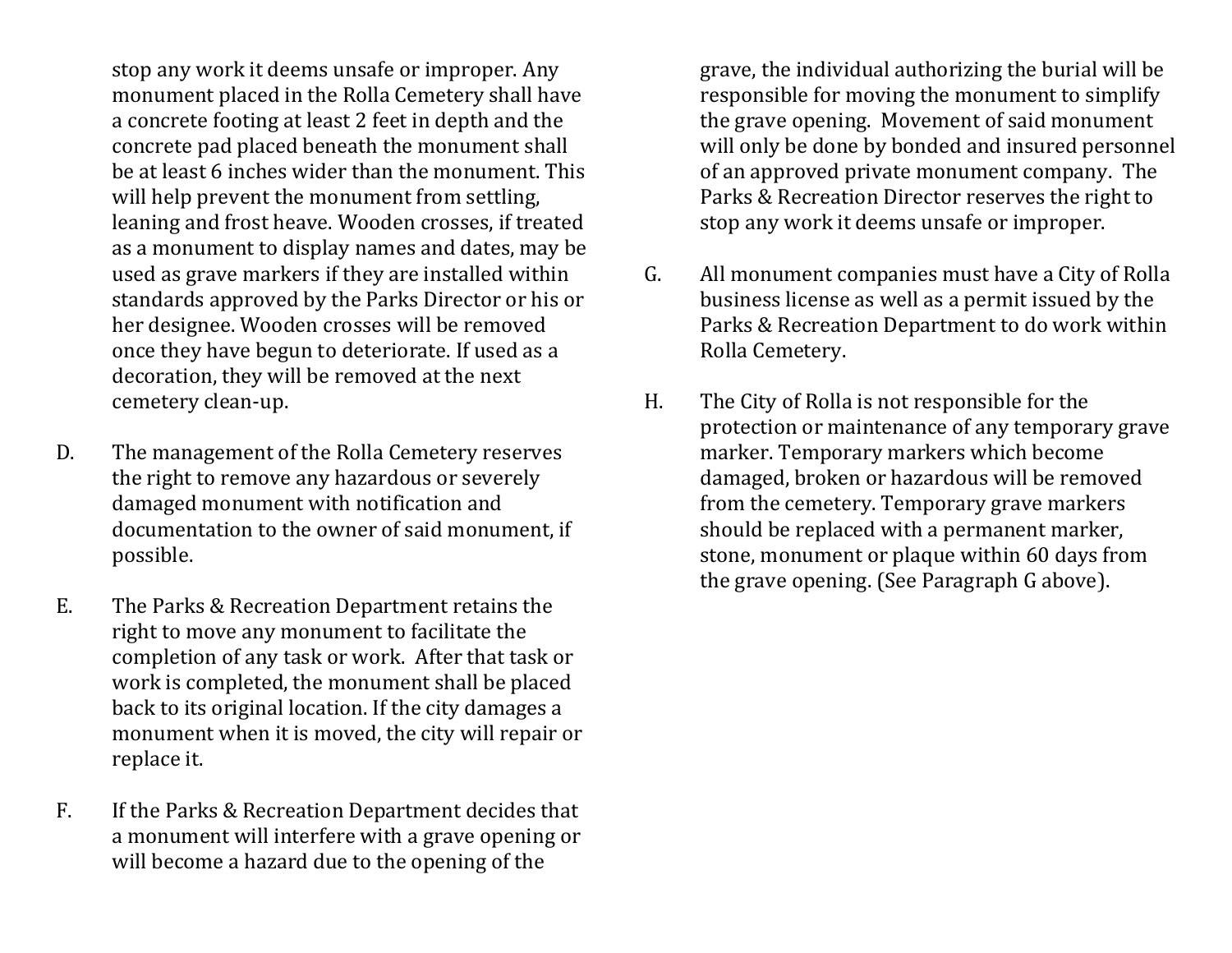# **SECTION VII -- GROUNDS IMPROVEMENTS TREES AND SHRUBS**

- A. The City of Rolla reserves to itself control of every tree, shrub, vine or plant growing within the cemetery enclosure, whether planted by the lot owner or otherwise, including the right of removal when it considers such removal advisable due to hazardous conditions.
- B. Before any section of lots is placed on sale; trees are planted in accordance with the general plan for landscape work.
- C. Written permission from the Parks & Recreation department shall first be obtained before planting any shrub and no tree or shrub growing within the cemetery shall be removed without the consent of the City of Rolla.
- D. No person shall trim or prune or remove any branches from any tree or shrub in the cemetery, whether on his lot or not without written permission from the Parks & Recreation Department.
- E. Trees will not be removed to make additional burial space unless the City of Rolla deems it advantageous to the general appearance of the grounds.

# **PLANTING, LANDSCAPING AND SIDEWALKS**

F. If any planting is done without the written permission of the Parks & Recreation Department, it shall be his duty to have the same removed without notice to the lot holder.

- G. If a lot owner wishes to build a sidewalk or walkway around his lot, all plans must be approved in writing from the Parks & Recreation Department.
- H. All sidewalks will be constructed of concrete a minimum of 6 inches thick. Sidewalks will be a minimum of 8 inches wide and will have a minimum of 6 inches of gravel below the concrete. All work must be approved in writing by the Parks & Recreation Department. All work must be completed by a contractor who has a City of Rolla business license or the low owner with a written permit from the Parks & Recreation Director.
- I. Lot owners may have plans prepared by landscape architects other than those employed by the City of Rolla, but such plans must be approved by the Parks & Recreation Director; and, all work of planting, etc., connected therewith must be done under the supervision of the Parks & Recreation Department.

### **DECORATIONS**

A. Only two arrangements per grave are allowed on the ground from November 1st to February 28th. All decorations, live or artificial, shall not exceed beyond the width of the monument and must be in-line with the monument. Winter ground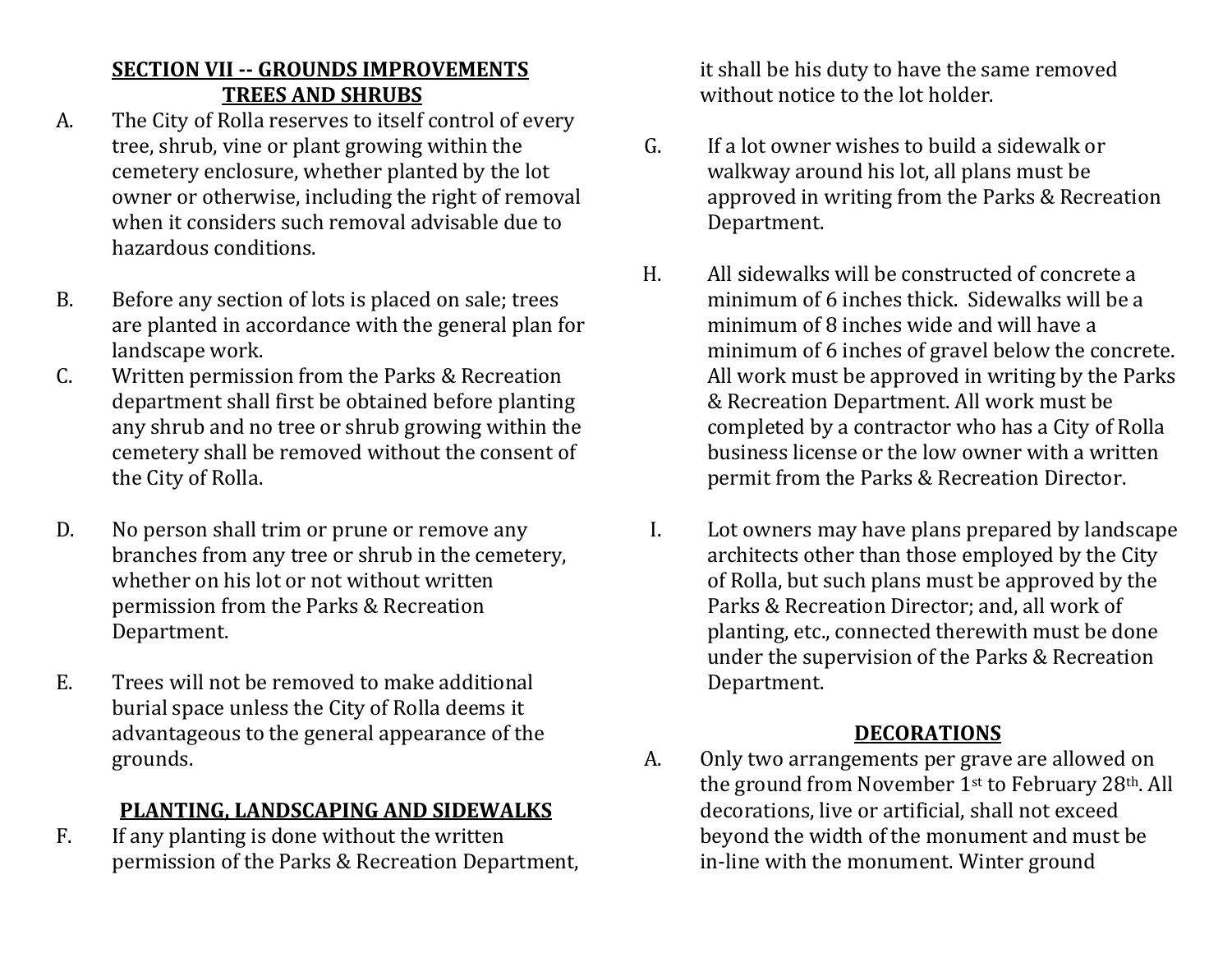decorations will be allowed from November-February. Solar lights, trellises, arbors, glass jars and tin cans are not allowed. Toys and other miscellaneous trinkets are permitted only if placed on the monument or the monument foundation itself. Note that the City of Rolla is not responsible for the protection or maintenance of any these trinkets, toys, or flowers, decorations, wreaths, emblems or any other placements of any kind that are not a permanent part of the monument itself.

- B. All decorations placed in the ground and not on the grave markers are subject to immediate removal during the months of March, April, May, June, July, August, September and October (see prior item J). If any person sets out plants or trinkets on a lot in an unsightly manner, or fails to properly care for them, they will be removed without notice.
- C. Funeral designs and floral pieces will be removed as soon as they become unsightly. A formal cemetery pickup will be done four (4) times a year:
	- A. The last full week of February
	- B. The last full week of April
	- C. The last full week of July
	- D. The last full week of October

Employees will decline to attempt finding them after so removed and the City of Rolla has no responsibility to return such items.

- D. Fences, coping, hedges, chairs, bricks, or other enclosures around or within lots or graves will not be allowed. Benches will be allowed in Rolla Cemetery if they conform to the standards set by the City of Rolla (similar to monuments). The bench must have the approval of the lot owner, the parks superintendent or parks foreman, and the parks director. Benches must not block other monuments. A Special Use Permit is required.
- E. No plant, flower, slip, or cutting shall be removed from anywhere in the cemetery without written permission from the Parks & Recreation Department.

### **SECTION VIII -- IMPROPER CONDUCT**

- A. Visitors must keep to the walks and drives, and shall not cross over, occupy or otherwise trespass on any lot or grave, or other property not their own.
- B. Boisterous or unseemly conduct will not be permitted in the cemetery, or in any of the buildings.
- C. All persons are prohibited from gathering flowers, either wild or cultivated, or breaking trees, shrubbery, or plants, or feeding or disturbing the birds, fish or other animal life.
- D. Soliciting or passing out of pamphlets, literature, etc., by dealers, salesmen, or others, will not be permitted within the cemetery. No signs, notices, or advertisements of any kind shall be allowed in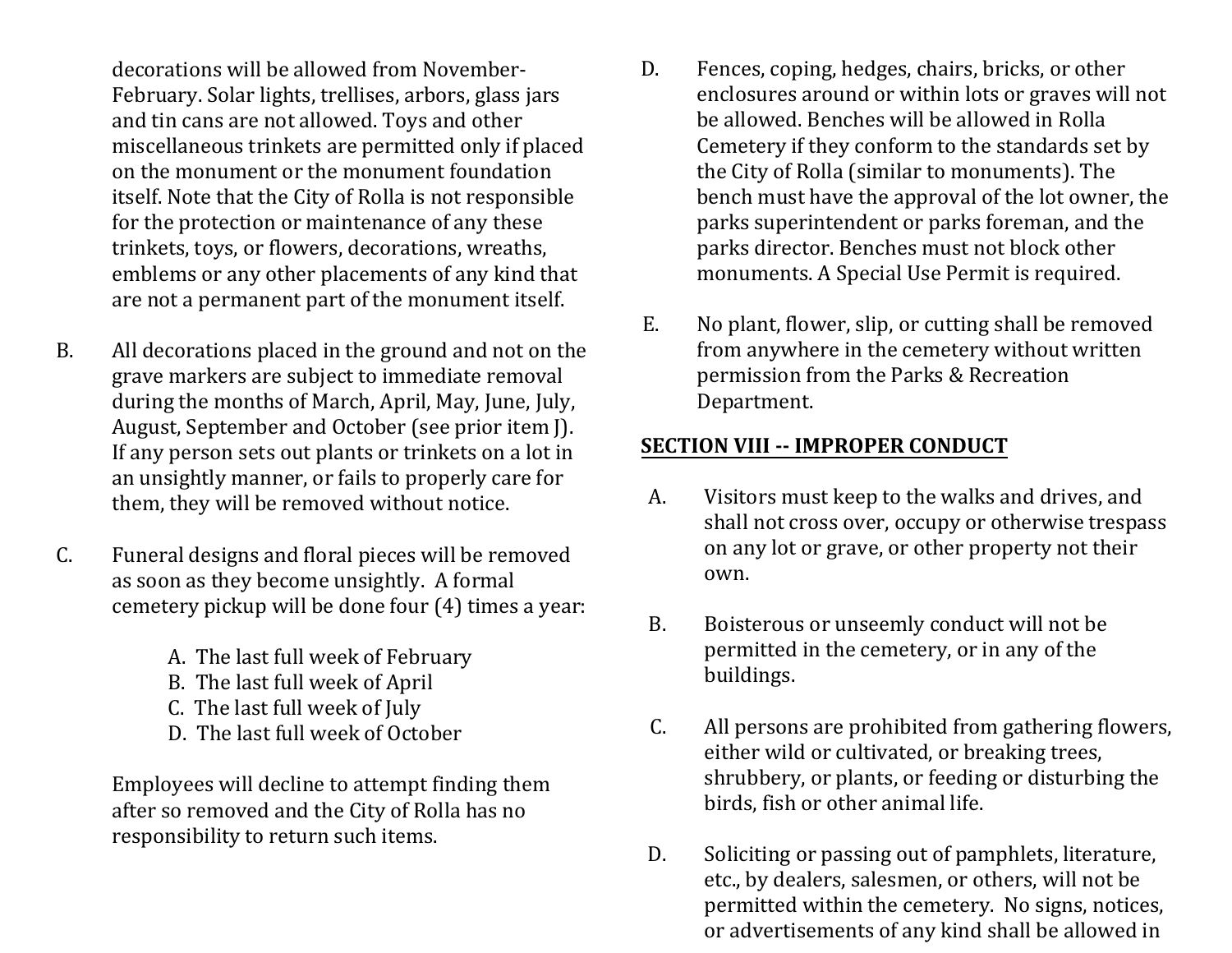the cemetery, unless placed by the City of Rolla. Peddling of flowers or plants, or soliciting the sale of any commodity, other than by employees of the association under its direction, is prohibited within the confines of the cemetery.

- E. Persons within the cemetery grounds shall use only the avenues, walks and roads. Walking on the grass is permissible to visit cemetery plots. Children under 16 years of age should be accompanied by a parent or guardian when visiting cemetery plots. Children at play, attended or unattended, are not allowed on cemetery grounds, and they shall in no way hold the City of Rolla liable for any injuries sustained.
- F. Sod, soil, manure, spades, shovels, tools, etc., will not be removed from any place in the cemetery without special permission.
- G. Picnic parties, refreshments, liquor, ATVs, go-carts, pets and bicycles are not allowed in the cemetery.

# **FIREARMS**

H. No firearms shall be permitted within the cemetery except on special permit from the City of Rolla or duly constituted authorities.

# **THROWING OF RUBBISH**

I. The throwing of rubbish on the drives and paths, or on any part of the grounds, or in the buildings,

is prohibited. Receptacles for waste material are located at convenient places.

# **LOITERING**

J. Persons other than plot owners or relatives will not be permitted to loiter in the cemetery, or in any of the buildings.

# **AUTOMOBILES**

K. **SPEED AND PARKING OF AUTOS**: Automobiles shall not be driven through the grounds at a greater speed than ten (10) miles per hour, and must always be kept on the right-hand side of the cemetery roadway. Automobiles are not allowed to park or to come to a full stop in front of an open grave unless such automobiles are in attendance at the funeral. The City of Rolla reserves the right to exclude automobiles and motorcycles when necessary.

# **CONSEQUENCES FOR IMPROPER CONDUCT**

L. State laws subject the offender to severe penalties for the violation, disturbing, destruction, injury to or removal of any property of whatsoever nature within the boundaries of the cemetery.

> All persons refusing to be guided by or violating any of the rules and regulations may be expelled from the grounds and thereafter excluded from the cemetery.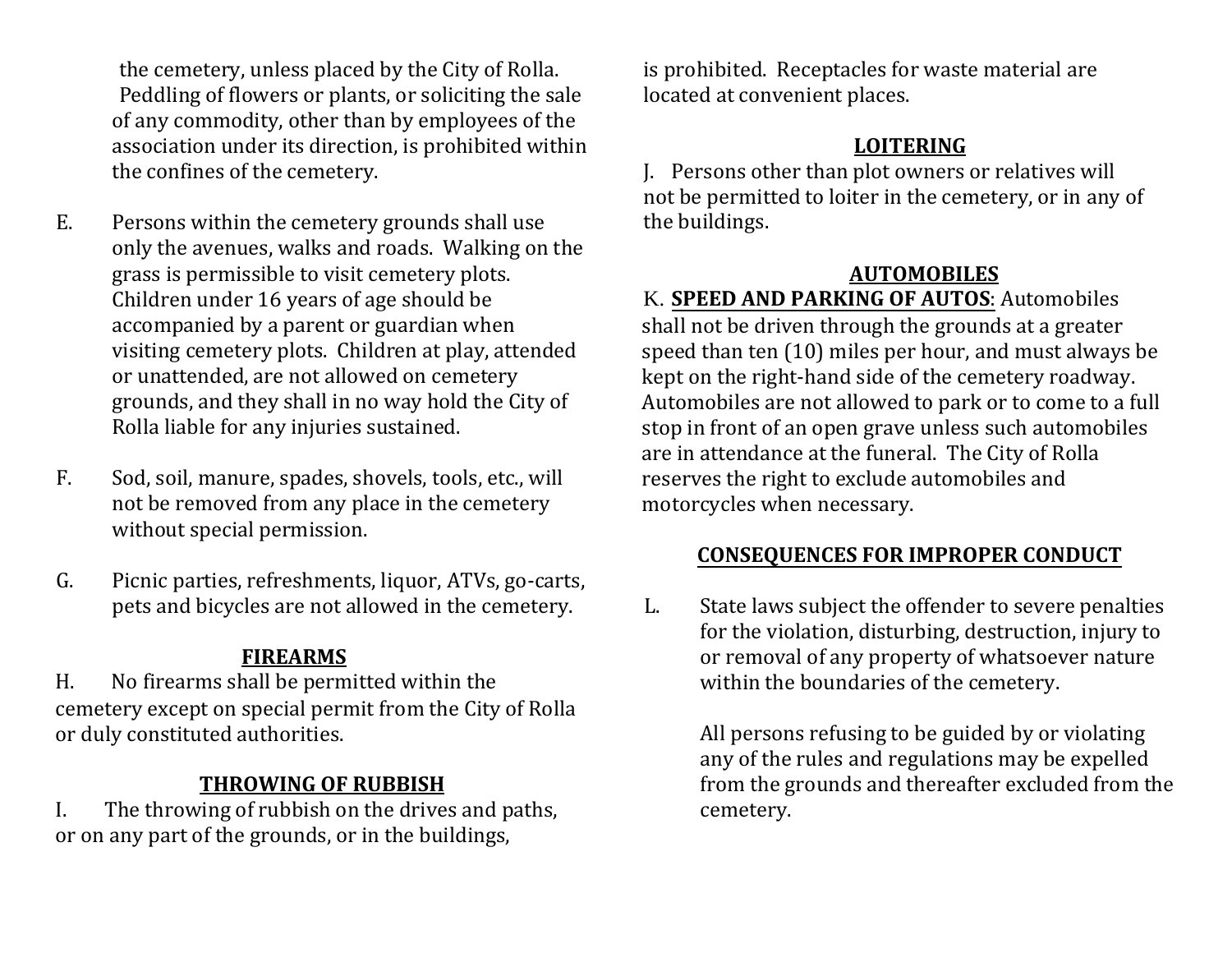# **SECTION IX -- THE NATIONAL FLAG**

- A. The City of Rolla believes the flag should be used in the cemetery only on the graves of those who have served in the armed forces of the United States, and then only on Memorial Day and other days of special remembrance.
- B. The leaving of the flag in the open overnight, unless the flag is illuminated is a desecration of the flag and is improper. Flags placed in the cemetery will be removed at once if they become in the least soiled or damaged condition, and all flags will be removed in any case immediately after the first Sunday following Memorial Day.
- C. Private flag poles &/or banners will not be permitted.

# **SECTION X -- ORDERS AND COMPLAINTS**

A. All orders for work of any description, and all complaints concerning errors, improper care, etc., must be made at the Parks & Recreation office at the Centre (1200 N. Holloway.) Employees are forbidden to accept orders or instructions except as issued through the Parks & Recreation office.

# **EMPLOYEE CONDUCT**

B. Employees of Rolla Cemetery are forbidden to accept any gratuity or tip. Visitors and lot owners are requested to assist in enforcing this rule by not offering money to employees.

C. Employees are forbidden to loan watering cans, tools or to sell or to give away soil, sod or seed.

> All bills are payable at the Parks & Recreation office at the Centre (1200 North Holloway, Rolla, MO 65401.) All bills are payable in advance.

#### **Removal Dates**

Cemetery workers will remove funeral designs, floral pieces and any decorations on the ground four (4) times a year listed on the dates below or as they become unsightly:

- A. The last full week of February
- B. The last full week of April
- C. The last full week of July
- D. The last full week of October

If you have artificial pieces or decorations you wish to keep, they need to be removed before these dates. This procedure enables cemetery personnel to rid the cemetery of old and unsightly arrangements and those decorations on the ground and not on the monument, thus enhancing the appearance of the Rolla Cemetery.